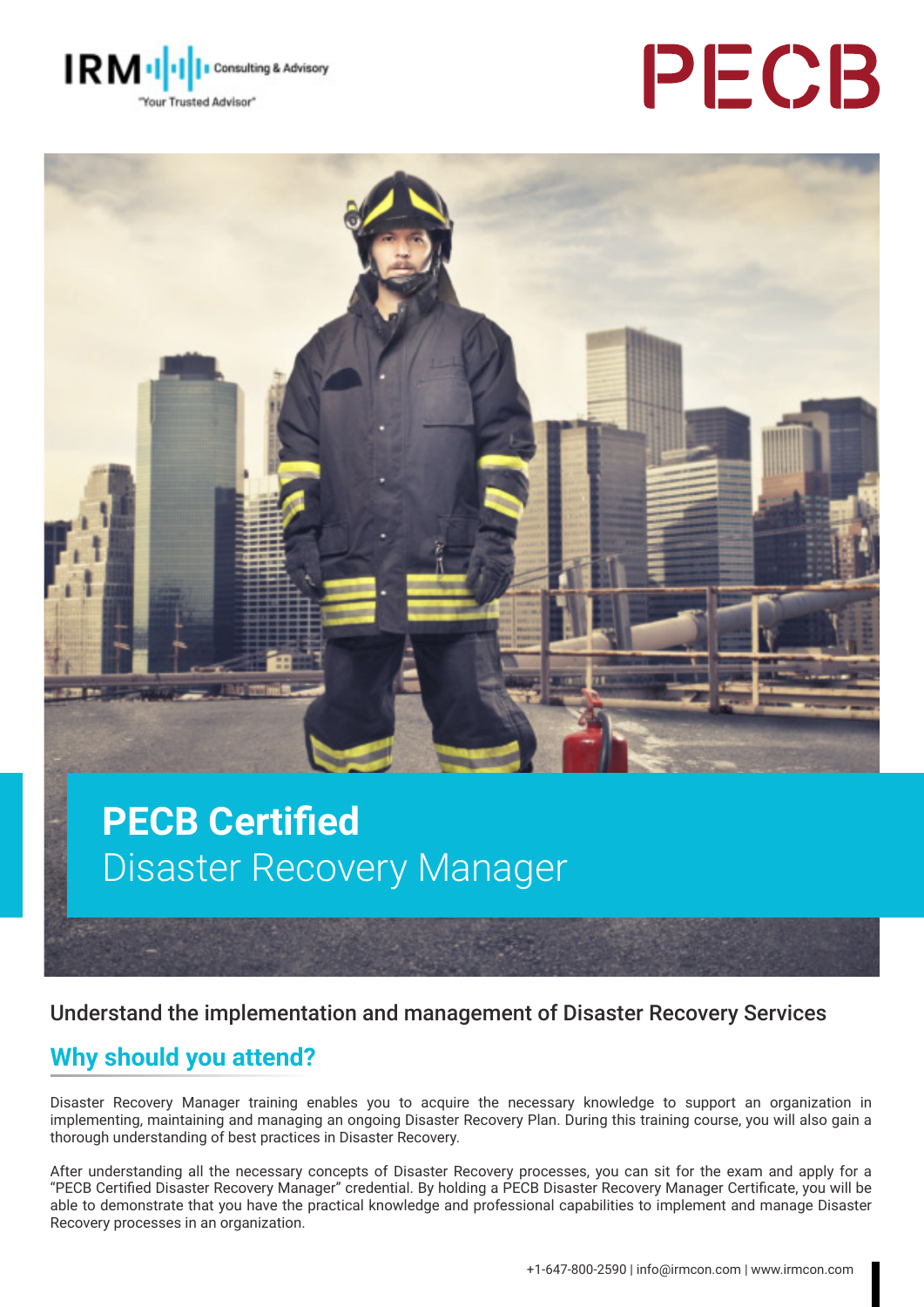

### **Who should attend?**

- $\triangleright$  Disaster Recovery professionals seeking to gain a comprehensive knowledge of Disaster Recovery best practices
- > Individuals responsible for the implementation and ongoing management of a Disaster Recovery plan in an organization
- $\blacktriangleright$  Disaster Recovery team members

#### **Course agenda**

#### **Introduction to Disaster Recovery and initiation of a DR Plan**

- $\triangleright$  Course objectives and structure
- $\triangleright$  Business Continuity and Disaster Recovery
- $\blacktriangleright$  Initiating a Disaster Recovery Plan
- $\triangleright$  Disaster Recovery planning

 $\triangleright$  Business Impact Analysis

 $\blacktriangleright$  Risk assessment

- **Day 2** Risk Mitigation Strategies and Disaster Recovery Planning
- $\blacktriangleright$  Risk mitigation strategy development
- $\blacktriangleright$  Backup and recovery considerations
- $\blacktriangleright$  Disaster Recovery plan development
- $\triangleright$  Protection and mitigation measures
- $\triangleright$  IT recovery plan
- $\triangleright$  Recovery facilities

#### **Disaster Recovery Outsourced services, Response and Activation, Training and** Testing and Certification Exam

- $\triangleright$  Outsourced services
- $\triangleright$  Response and activation
- $\blacktriangleright$  Training and education
- $\triangleright$  Testing
- Performance measurement
- $\triangleright$  Continual improvement
- $\triangleright$  Certification scheme
- $\triangleright$  Closing the training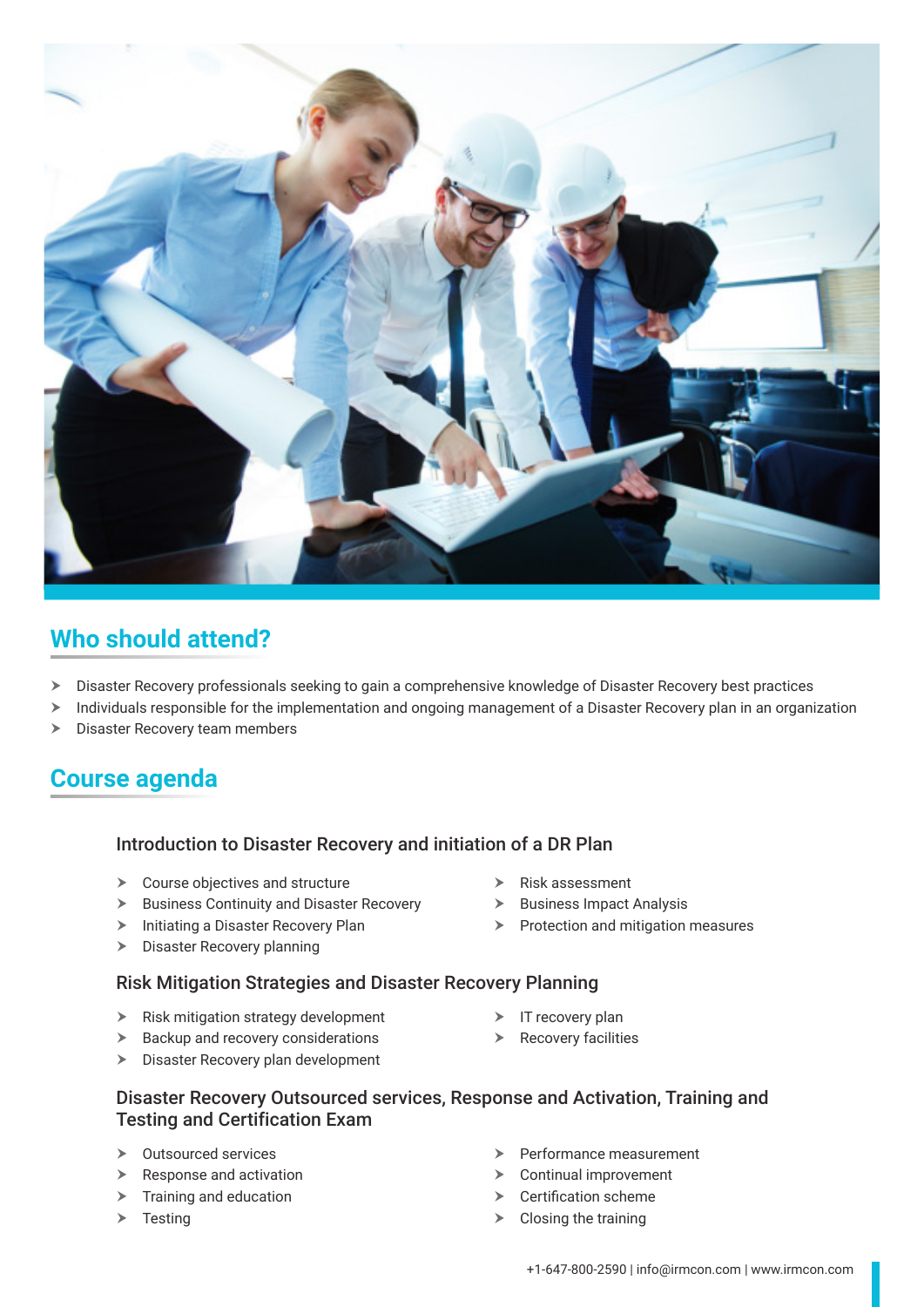

#### **Learning objectives**

- $\triangleright$  Acknowledge the correlation between Disaster Recovery and other standards, regulatory frameworks and IT areas
- $\triangleright$  Understand the concepts, approaches, methods and techniques used for the implementation and effective management of a Disaster Recovery Plan
- $\triangleright$  Learn how to interpret the ICT Disaster Recovery strategies in the specific context of an organization
- $\triangleright$  Develop the expertise to support an organization to effectively plan, implement, manage, monitor and maintain Disaster Recovery services based on best practices

#### **Examination** Duration: 2 hours

The "PECB Certified Disaster Recovery Manager" exam fully meets the requirements of the PECB Examination and Certification Programme (ECP). The exam covers the following competency domains:

| <b>Domain 1</b> Fundamental principles and concepts of a Disaster Recovery Plan |
|---------------------------------------------------------------------------------|
| Domain 2 Disaster Recovery plan development                                     |
| <b>Domain 3</b> Recovery facilities and outsourced services capability          |
| <b>Domain 4</b> Testing and Maintenance of a disaster recovery plan             |

For more information about exam details, please visit [Examination Rules and Policies](https://pecb.com/en/examination-rules-and-policies).